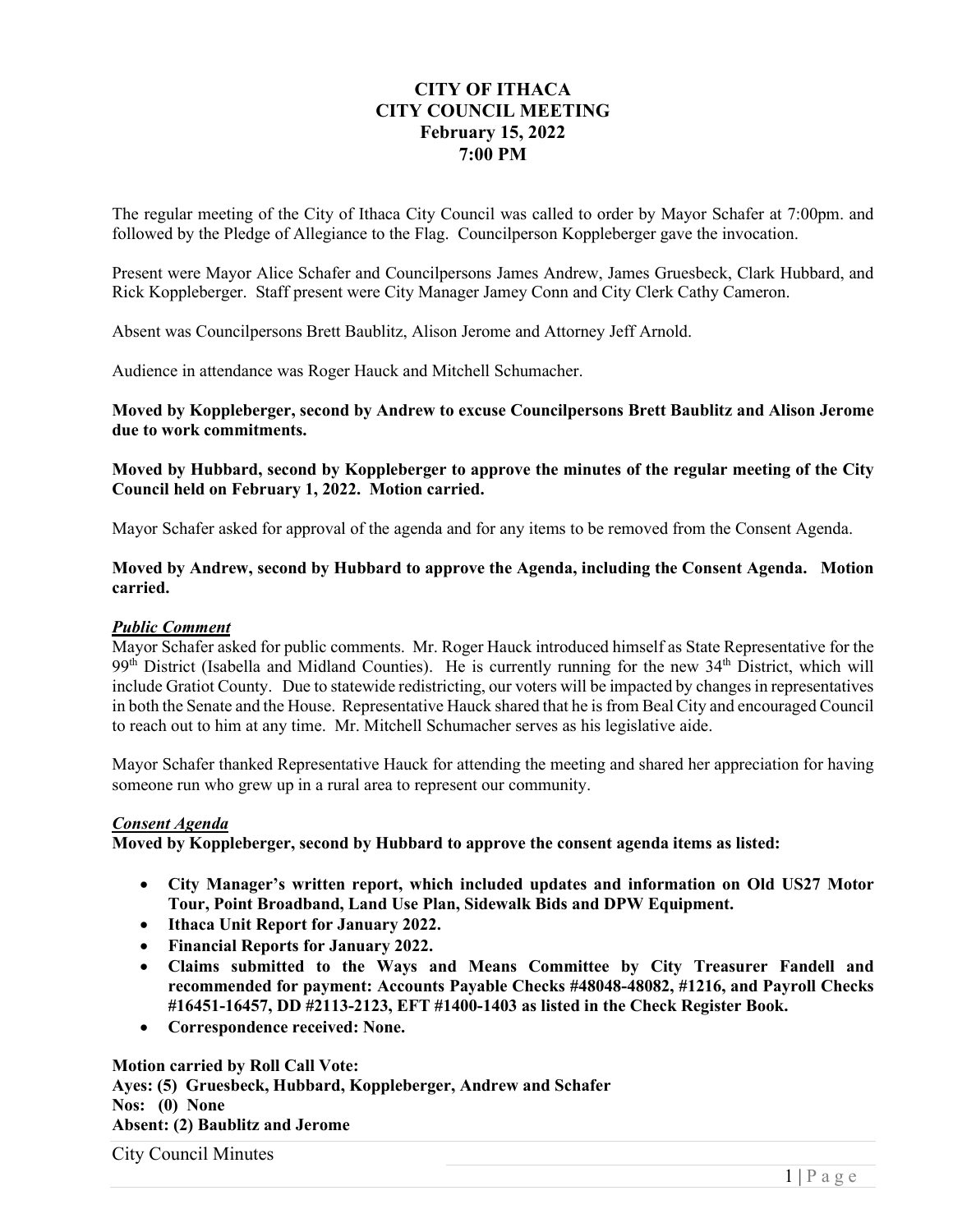### *City Manager Comments*

Manager Conn reported that the Old US 27 Motor Tour is scheduled to be in town on August 25<sup>th</sup>. A meeting was held with Point Broadband representatives on the proposed layout of their fiber project. The best location for the utility cabinets to be installed are at the cemetery water tower and the east Industrial Park water tower.

### *Unfinished Business*

There was none to report.

### *New Business*

Manager Conn presented the Poverty Exemption Policy and Guidelines as submitted by the City Assessor. This policy was written in a manner to reference the income and asset guidelines as set annually by the State Tax Commission. By doing so, it remedies the necessity of the Council to adopt said policy on an annual basis.

# **Moved by Andrew, second by Hubbard to adopt the Poverty Exemption Policy and Guidelines (as revised February 2022). Motion carried.**

Manager Conn presented both the IT Service Contract and Onsite Server Installation Proposal submitted by Unified Network Consulting. Initially, the IT service was provided for free, however we do need to have a permanent solution set in place going forward. Manager Conn stated that the IT service contract is for \$600 annually. The onsite server would allow us to host the software, giving staff the ability to issue security codes for the community center as needed. Councilperson Hubbard shared his knowledge on the benefits of having the server onsite. Manager Conn stated that the proposal was for \$1,707.24.

Mayor Schafer reminded Council that Councilperson Hubbard must abstain from voting (due to being co-owner of Unified Network Consulting) otherwise creating a conflict of interest.

### **Moved by Koppleberger, second by Andrew to approve the IT Service Contract with Unified Network Consulting for \$600 annually and authorize the City Manager to sign. Councilperson Hubbard abstained. Motion carried.**

**Moved by Andrew, second by Koppleberger to approve the Onsite Server Installation Proposal with Unified Network Consulting in the amount of \$1,707.24. Councilperson Hubbard abstained. Motion carried.** 

Manager Conn reported that the waste water grinder (muffin monster) has broken down. This piece of equipment is in our capital improvement plan for replacement in the next fiscal year. There are three new pumps operating on site that need to be protected by the initial process of the grinder. Manager Conn and Water/Sewer Superintendent Waldron recommended the purchase from Vogelsang in the amount of \$17,000. This was the lowest quote received and allows the DPW crew to provide our own maintenance of the unit.

# **Moved by Andrew, second by Hubbard to approve the purchase of a waster water grinder (muffin monster) from Vogelsang in the amount of \$17,000; amending the budget if necessary**. **Motion carried.**

Manager Conn provided an update on the progress of purchasing a new dump truck. Due to manufacturing delays, the truck chassis is unavailable for order until fall of 2023. The dump body, hydraulics, snow plow, hitch, lighting and electrical will be purchased and installed by Shults Equipment. They have requested acceptance of the quote submitted in the amount of \$32,644; so that equipment can be ordered now and stored at their location until the chassis is received. By doing so, it guarantees the pricing is locked in and the cities commitment to using their services.

# **Moved by Hubbard, second by Koppleberger to approve the purchase of a dump truck chassis when it becomes available to order. Motion carried.**

City Council Minutes